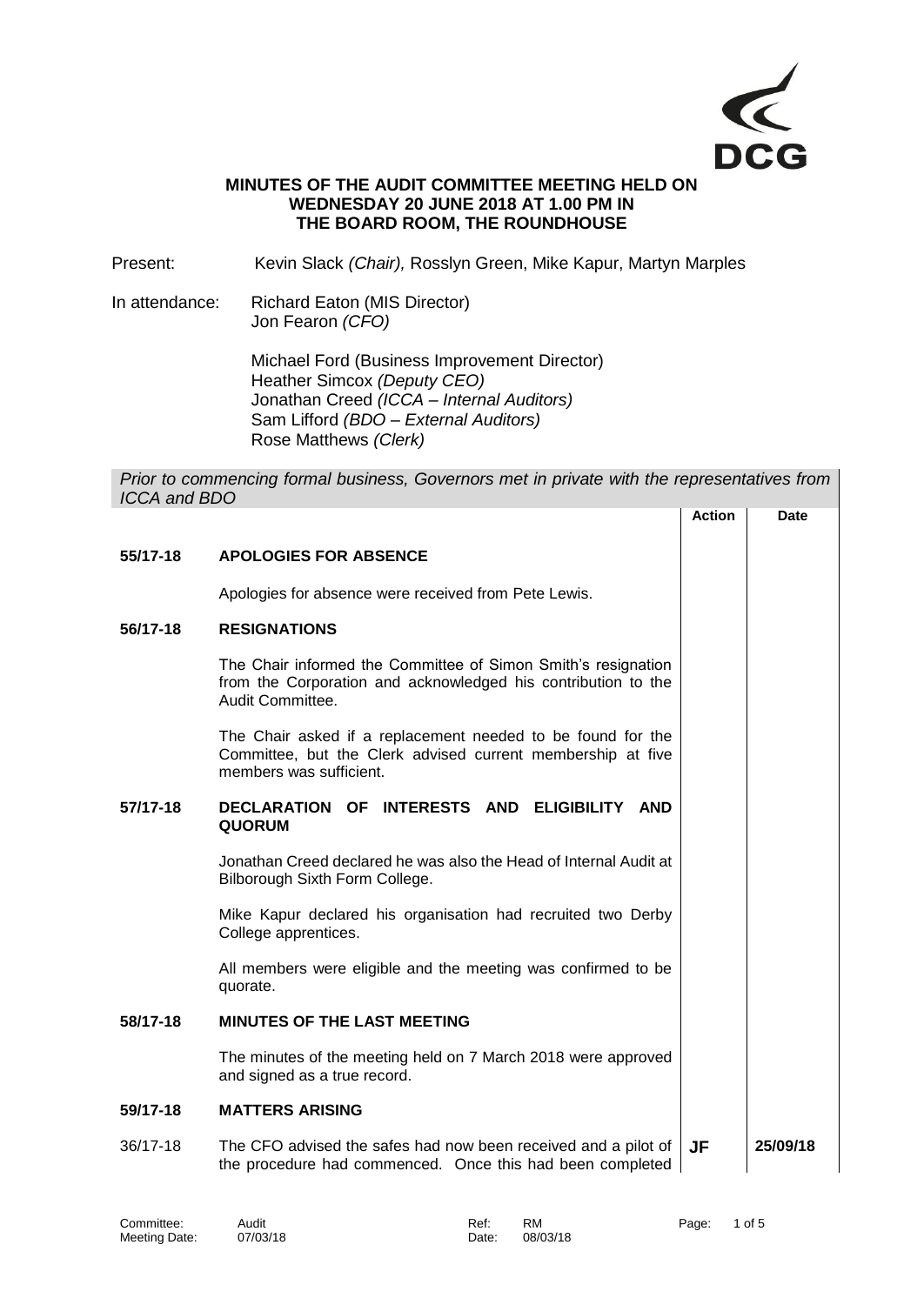the procedure would be documented and the Cash Handling Procedure would be ready for the next meeting.

- 47/17-18 The Business Improvement Director confirmed the external audit recommendations were included.
- 49/17-18 The CFO explained the agreement with the College's bank was part of wider discussions which the Chair of Audit was aware of. A report would be produced at a future meeting.
- 50/17-18.1 The Procurement Regulations and Tendering Procedures was approved at the Corporation meeting on 19 March 2018.
- 50/17-18.2 The Anti-Money Laundering Policy was approved at the Corporation meeting on 19 March 2018.
- 50/17-18.3 The Cash Handling Procedure had been deferred to the next meeting as advised in minute no 36/17-18.

# **60/17-18 EXTERNAL ASSURANCE EXTERNAL AUDIT PLAN AND STRATEGY FOR 2017-18 FINANCIAL STATEMENTS**

Sam Lifford from BDO, the External Auditors, shared the Audit Planning Report for the Group.

She outlined the scope and explained there were no new accounting or auditing standards that would affect the current year.

Significant audit risks identified in the report related to revenue recognition, management override, going concern and Lennartz VAT liability.

Outcomes from the Audit Planning visit were discussed, but no Management letter points were highlighted as part of the visit.

Planning materiality based on forecasted figures was based on 2% of income and gave a materiality figure of £947K.

The Committee Chair asked the CFO if he was confident in meeting the timetable for completing the financial statements. The CFO said there was no reason the College's financial statements would not be ready. The External Auditors were returning in August to carry out some of their field work and transaction testing ahead of October.

Mike Kapur asked if there was a test to ensure revenue in the College was 'real'. It was confirmed the External Auditors looked at material revenue streams and any risk in the recognition. As part of management override they would look at any kind of journals and did expect revenue journals to be posted.

Rosslyn Green asked what performance materiality had been set at. The figure for last year was 65% as it was the first year for the external auditors in post at DCG, this year had been adjusted to 75% on the basis of very few audit adjustments. Rosslyn asked if that was against any specific area, it was noted this was used across all areas, the only difference was remuneration against key personnel which greater precision was required, with materiality to the £.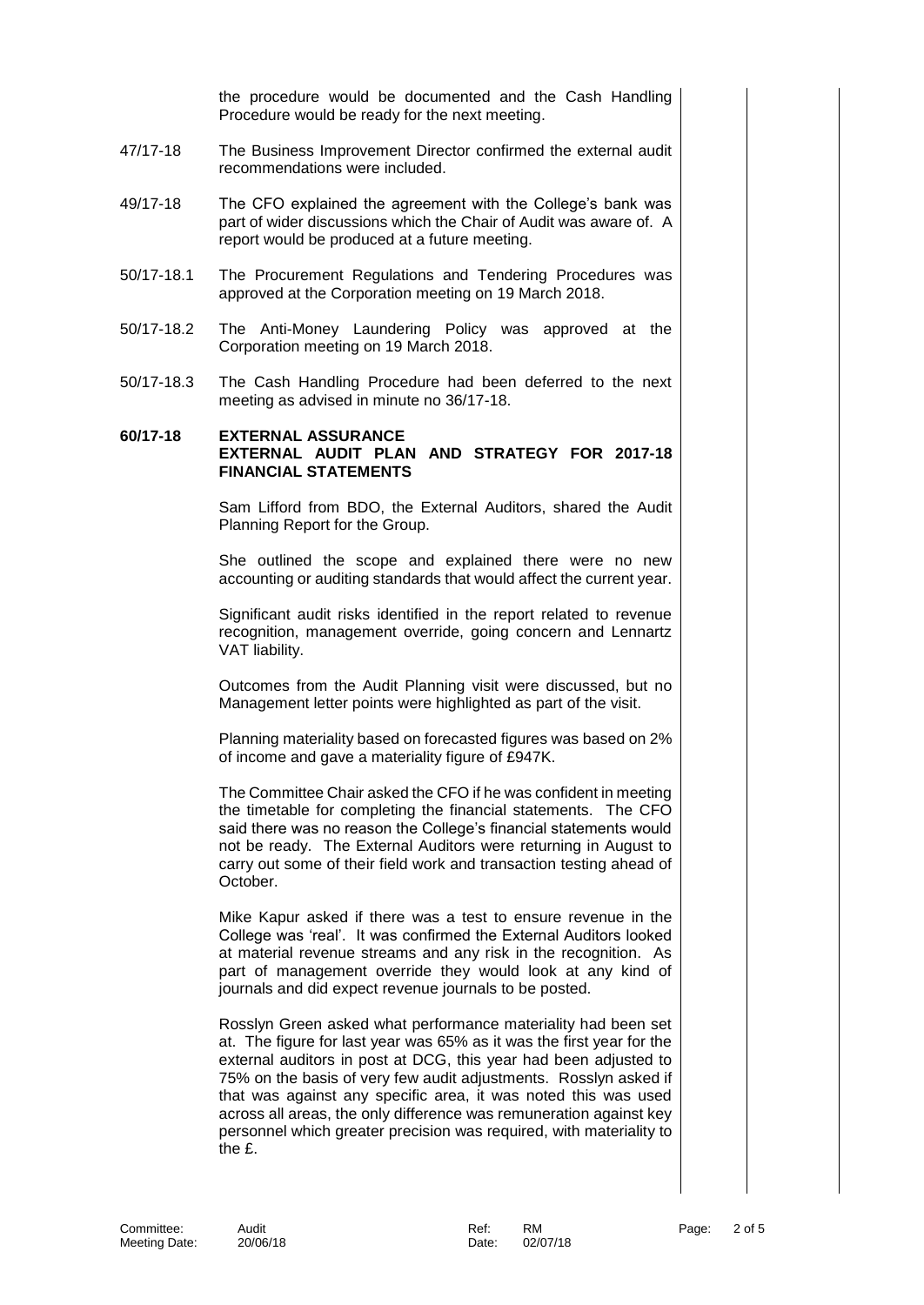|            | Rosslyn asked if the audit approach had changed from the prior<br>Intrinsically it was the same, but some areas had been<br>year.<br>refined slightly from last year.<br>The Committee Chair questioned the fee, which appeared lower<br>the prior year. This was due to the additional work undertaken in<br>relation to the Lennartz VAT liability and the further need to review<br>the financial statements.<br>Martyn Marples said four control weaknesses had been identified<br>last year. He noted the recommendation was to have a single sign-<br>on access review. He asked if an independent review was going<br>to be carried out. The CFO advised that those with access to key<br>entries were limited. The IT Director preferred to have a strong<br>entry password.<br>Mike Kapur asked if finite end dates could be used on the reports<br>to ensure governors could monitor when items were to be<br>concluded. The Business Improvement Director agreed to arrange<br>a firm implementation date for all actions in the report.<br>Mike was keen to ensure an exact implementation date should be<br>used, rather than a mm/yy format. | ΜF | 25/09/18 |
|------------|------------------------------------------------------------------------------------------------------------------------------------------------------------------------------------------------------------------------------------------------------------------------------------------------------------------------------------------------------------------------------------------------------------------------------------------------------------------------------------------------------------------------------------------------------------------------------------------------------------------------------------------------------------------------------------------------------------------------------------------------------------------------------------------------------------------------------------------------------------------------------------------------------------------------------------------------------------------------------------------------------------------------------------------------------------------------------------------------------------------------------------------------------------|----|----------|
| 61/17-18   | <b>INTERNAL ASSURANCE</b><br>2017-18 ASSURANCE PLAN PROGRESS, INCLUDING;                                                                                                                                                                                                                                                                                                                                                                                                                                                                                                                                                                                                                                                                                                                                                                                                                                                                                                                                                                                                                                                                                   |    |          |
| 61/17-18.1 | <b>READINESS FOR COMPLIANCE TO GDPR</b>                                                                                                                                                                                                                                                                                                                                                                                                                                                                                                                                                                                                                                                                                                                                                                                                                                                                                                                                                                                                                                                                                                                    |    |          |
|            | Jonathan Creed, Head of Internal Audit at the College's internal<br>auditors, ICCA, presented the Readiness for Compliance to GDPR<br>report.                                                                                                                                                                                                                                                                                                                                                                                                                                                                                                                                                                                                                                                                                                                                                                                                                                                                                                                                                                                                              |    |          |
|            | The scope was to provide the Committee with independent<br>assurance that the College had taken the necessary steps to<br>ensure compliance with the GDPR from 25 May 2018 and the<br>areas covered under the ICO's requirements.                                                                                                                                                                                                                                                                                                                                                                                                                                                                                                                                                                                                                                                                                                                                                                                                                                                                                                                          |    |          |
|            | The overall assurance opinion was substantial with two<br>recommendations identified, relating to staff training and third party<br>data sharing.                                                                                                                                                                                                                                                                                                                                                                                                                                                                                                                                                                                                                                                                                                                                                                                                                                                                                                                                                                                                          |    |          |
|            | The Committee Chair acknowledged that GDPR was evolving, but<br>questioned the 2019 completion dates.                                                                                                                                                                                                                                                                                                                                                                                                                                                                                                                                                                                                                                                                                                                                                                                                                                                                                                                                                                                                                                                      |    |          |
|            | It was agreed to revise the staff training action to 15/10/18 and that<br>a summary report be presented at the next meeting.                                                                                                                                                                                                                                                                                                                                                                                                                                                                                                                                                                                                                                                                                                                                                                                                                                                                                                                                                                                                                               | ΜF | 25/09/18 |
|            | With regard to third party agreements, the report had been<br>produced in February and substantial progress had been made<br>since that time. Most contracts relating to DCG as the Controlller<br>had been completed, with further work required to review the 2,000<br>plus contracts where DCG was the Data Processor. It was agreed<br>to revise the deadline for competition to December 2018. Mike<br>Kapur asked for a progress report at the next meeting.                                                                                                                                                                                                                                                                                                                                                                                                                                                                                                                                                                                                                                                                                         | ΜF | 25/09/18 |
| 61/17-18.2 | <b>16-18 STUDENT JOURNEY</b>                                                                                                                                                                                                                                                                                                                                                                                                                                                                                                                                                                                                                                                                                                                                                                                                                                                                                                                                                                                                                                                                                                                               |    |          |
|            | Jonathan Creed, shared the 16-18 Student Journey Report, the<br>objective of which was to provide assurance the College had in<br>place efficient and effective processes which supported the<br>College in maximising and hitting recruitment targets.                                                                                                                                                                                                                                                                                                                                                                                                                                                                                                                                                                                                                                                                                                                                                                                                                                                                                                    |    |          |

| Committee:    | Audit    | Ref:  | <b>RM</b> | Page: 3 of 5 |  |
|---------------|----------|-------|-----------|--------------|--|
| Meeting Date: | 20/06/18 | Date: | 02/07/18  |              |  |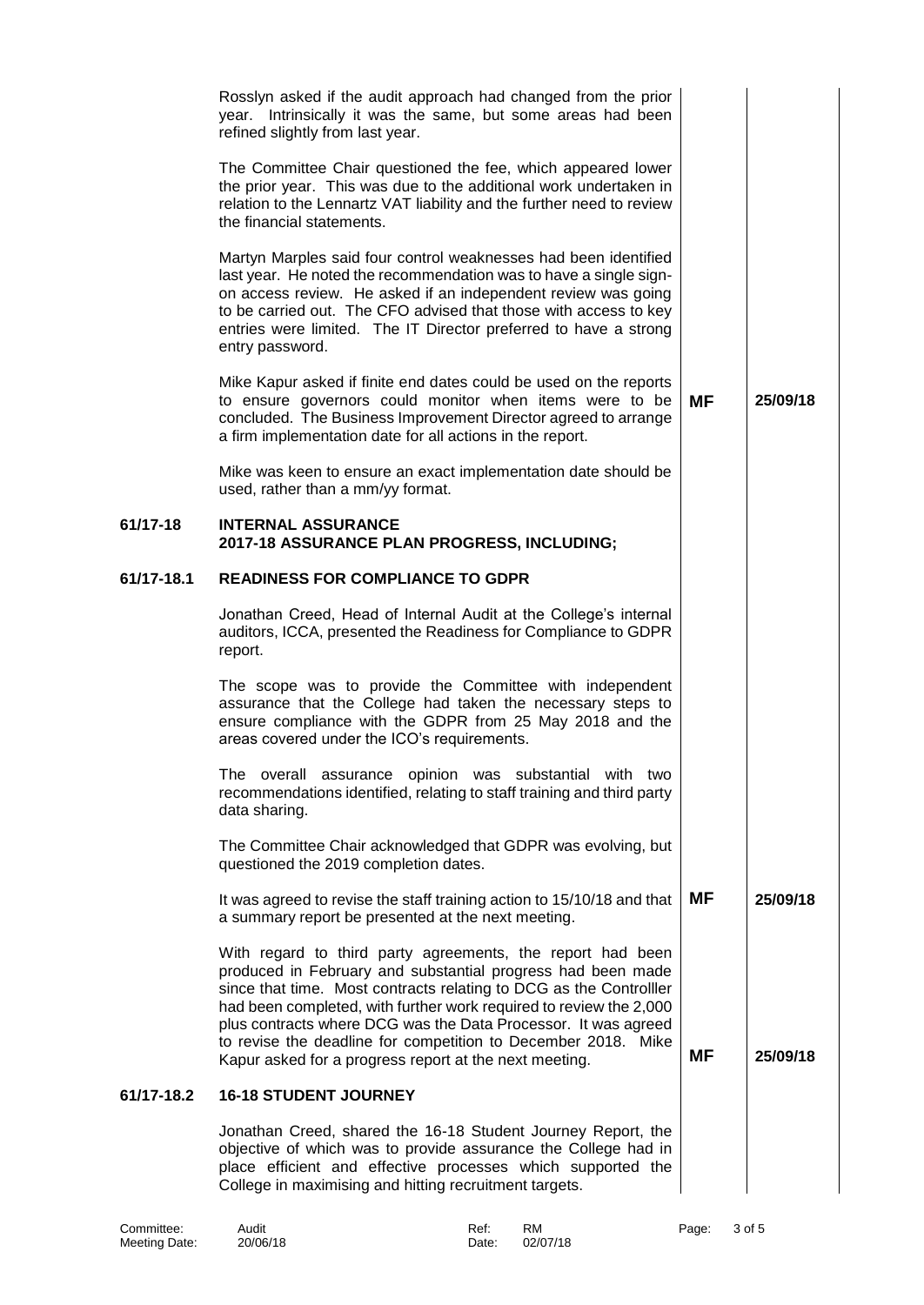The overall report provided substantial assurance with one recommendation.

Rosslyn Green questioned the sample size, it was noted this was a standard sample size, significant enough to identify any trends.

#### **61/17.18.3 MOCK FUNDING AUDIT (ESFA) – 16-19 STUDY PROGRAMME**

The Mock Funding Audit was to ensure the control framework in operation in respect of the ESFA funding supported the compliance with the relevant agencies requirements as defined within the ESFA funding rules for 2017-18.

The assurance opinion was substantial with two recommendations highlighted.

# **61/17-18.4 BUSINESS INTELLIGENCE STRATEGY**

The audit objective for the Business Intelligence Strategy was to review the adequacy and effectiveness of the College's systems, processes, and controls supporting the development and implementation of its Strategic Plans.

The Internal Auditors said the College had invested heavily in business intelligence to ensure the business planning process was based on sound market intelligence. As such they gave a substantial assurance outcome with no areas for improvement.

#### **61/17-18.5 FINANCIAL STRATEGY AND BUDGETARY CONTROLS**

The audit report was to provide assurance the College had effective and efficient financial planning in order to support the continued viability of the College's financial health.

The assurance conclusion was substantial with two recommendations.

Rosslyn Green noted the report referred to Risk 49, which was not on the Risk Register. The Business Improvement Director clarified Risk 49 related to the financial organisational structure and was reduced from a 20 to a 10 score based on the outputs of the ESFA financial health assessment.

### **61/17-18.6 MOCK FUNDING AUDIT (ESFA) 19+ APPRENTICESHIPS (VERBAL)**

Jonathan Creed provided a verbal report covering the Mock Funding (ESFA) 19+ Apprenticeships Audit. The full report would be available for the next meeting.

This was based on the same methodology as the 16-18 Mock Funding Audit and at the moment gave reasonable assurance.

## **61/17-18.7 FOLLOW-UP (VERBAL)**

The verbal Follow-up Report provided an update on 17 recommendations, 15 of which have been fully implemented and two partially implemented in relation to the 19+ Mock Funding Audit last year.